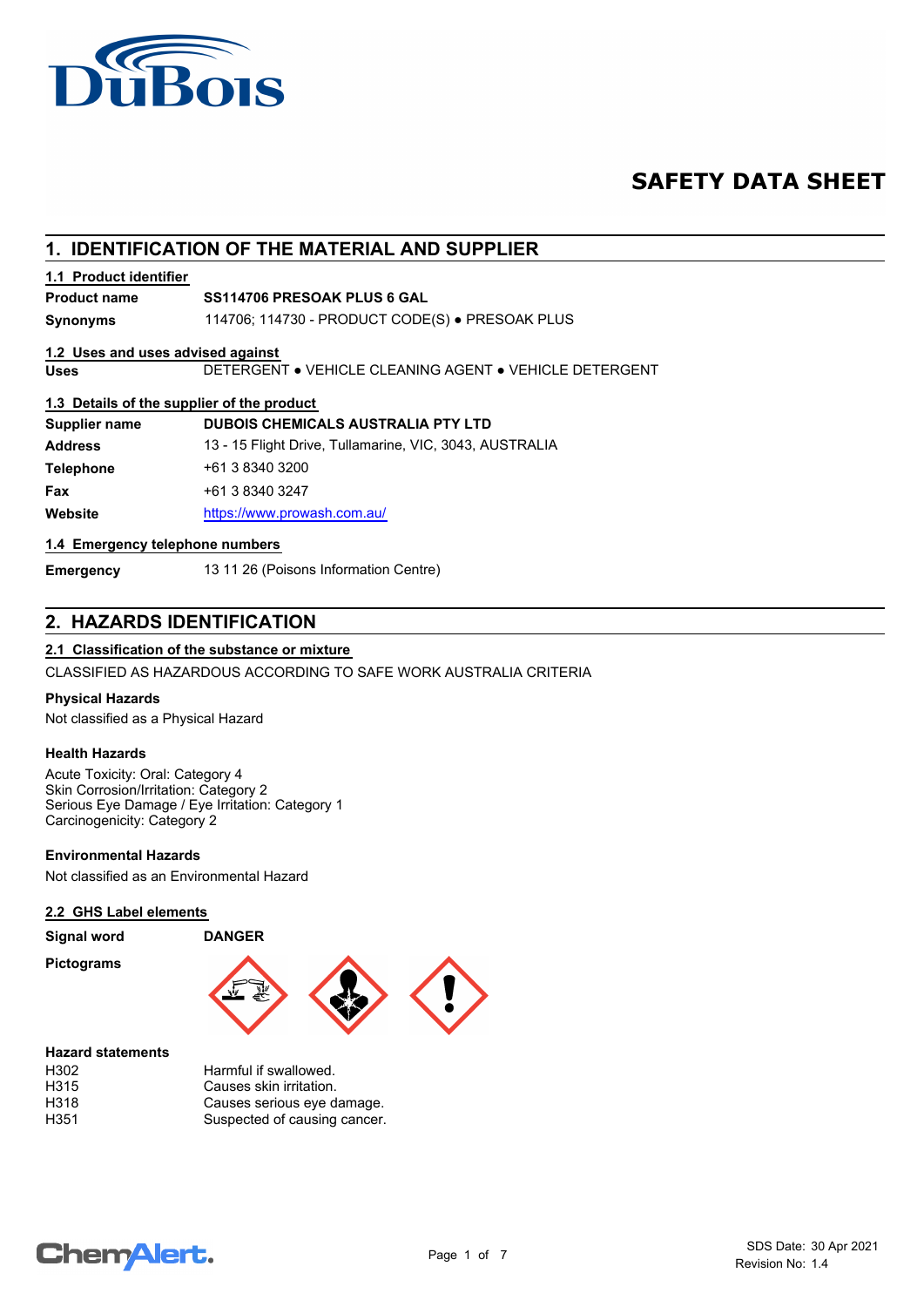| <b>Prevention statements</b> |                                                                                                                                     |
|------------------------------|-------------------------------------------------------------------------------------------------------------------------------------|
| P <sub>201</sub>             | Obtain special instructions before use.                                                                                             |
| P <sub>202</sub>             | Do not handle until all safety precautions have been read and understood.                                                           |
| P <sub>264</sub>             | Wash thoroughly after handling.                                                                                                     |
| P270                         | Do not eat, drink or smoke when using this product.                                                                                 |
| P <sub>280</sub>             | Wear protective gloves/protective clothing/eye protection/face protection/hearing protection.                                       |
| <b>Response statements</b>   |                                                                                                                                     |
| P302 + P352                  | IF ON SKIN: Wash with plenty of water.                                                                                              |
| $P305 + P351 + P338$         | IF IN EYES: Rinse cautiously with water for several minutes. Remove contact lenses, if present and easy to<br>do. Continue rinsing. |
| $P308 + P313$                | IF exposed or concerned: Get medical advice/attention.                                                                              |
| P310                         | Immediately call a POISON CENTRE or doctor/physician.                                                                               |
| P321                         | Specific treatment is advised - see first aid instructions.                                                                         |
| P330                         | Rinse mouth.                                                                                                                        |
| $P362 + P364$                | Take off contaminated clothing and wash it before reuse.                                                                            |
| <b>Storage statements</b>    |                                                                                                                                     |
| P405                         | Store locked up.                                                                                                                    |
| <b>Disposal statements</b>   |                                                                                                                                     |
| P <sub>501</sub>             | Dispose of contents/container in accordance with relevant regulations.                                                              |
|                              |                                                                                                                                     |

#### **2.3 Other hazards**

No information provided.

### **3. COMPOSITION/ INFORMATION ON INGREDIENTS**

#### **3.1 Substances / Mixtures**

| Ingredient                                                               | <b>CAS Number</b> | <b>EC Number</b> | Content        |
|--------------------------------------------------------------------------|-------------------|------------------|----------------|
| BENZENESULFONIC ACID, MONO-C10-16-ALKYL<br>DERIVS., SODIUM SALTS         | 68081-81-2        | 268-356-1        | 10 to 20%      |
| SULFONIC ACIDS, C14-16-ALKANE HYDROXY AND<br>C14-16-ALKENE, SODIUM SALTS | 68439-57-6        | 270-407-8        | 10 to 20%      |
| 2-BUTOXYETHANOL                                                          | 111-76-2          | 203-905-0        | 5 to 10%       |
| <b>ISOPROPYL ALCOHOL</b>                                                 | 67-63-0           | 200-661-7        | 5 to 10%       |
| COCONUT DIETHANOLAMIDE                                                   | 68603-42-9        | 271-657-0        | 1 to $5%$      |
| <b>DIETHANOLAMINE</b>                                                    | $111 - 42 - 2$    | 203-868-0        | $0.1$ to $1\%$ |
| NON HAZARDOUS INGREDIENTS                                                | Not Available     | Not Available    | Remainder      |

### **4. FIRST AID MEASURES**

#### **4.1 Description of first aid measures**

| Eye                         | If in eyes, hold eyelids apart and flush continuously with running water. Continue flushing until advised to<br>stop by a Poisons Information Centre, a doctor, or for at least 15 minutes.                 |
|-----------------------------|-------------------------------------------------------------------------------------------------------------------------------------------------------------------------------------------------------------|
| <b>Inhalation</b>           | If inhaled, remove from contaminated area. Apply artificial respiration if not breathing.                                                                                                                   |
| <b>Skin</b>                 | If skin or hair contact occurs, remove contaminated clothing and flush skin and hair with running water.<br>Continue flushing with water until advised to stop by a Poisons Information Centre or a doctor. |
| Ingestion                   | For advice, contact a Poisons Information Centre on 13 11 26 (Australia Wide) or a doctor (at once). If<br>swallowed, do not induce vomiting.                                                               |
| <b>First aid facilities</b> | Eye wash facilities and safety shower should be available.                                                                                                                                                  |

**4.2 Most important symptoms and effects, both acute and delayed**

See Section 11 for more detailed information on health effects and symptoms.

### **4.3 Immediate medical attention and special treatment needed**

Treat symptomatically.

### **5. FIRE FIGHTING MEASURES**

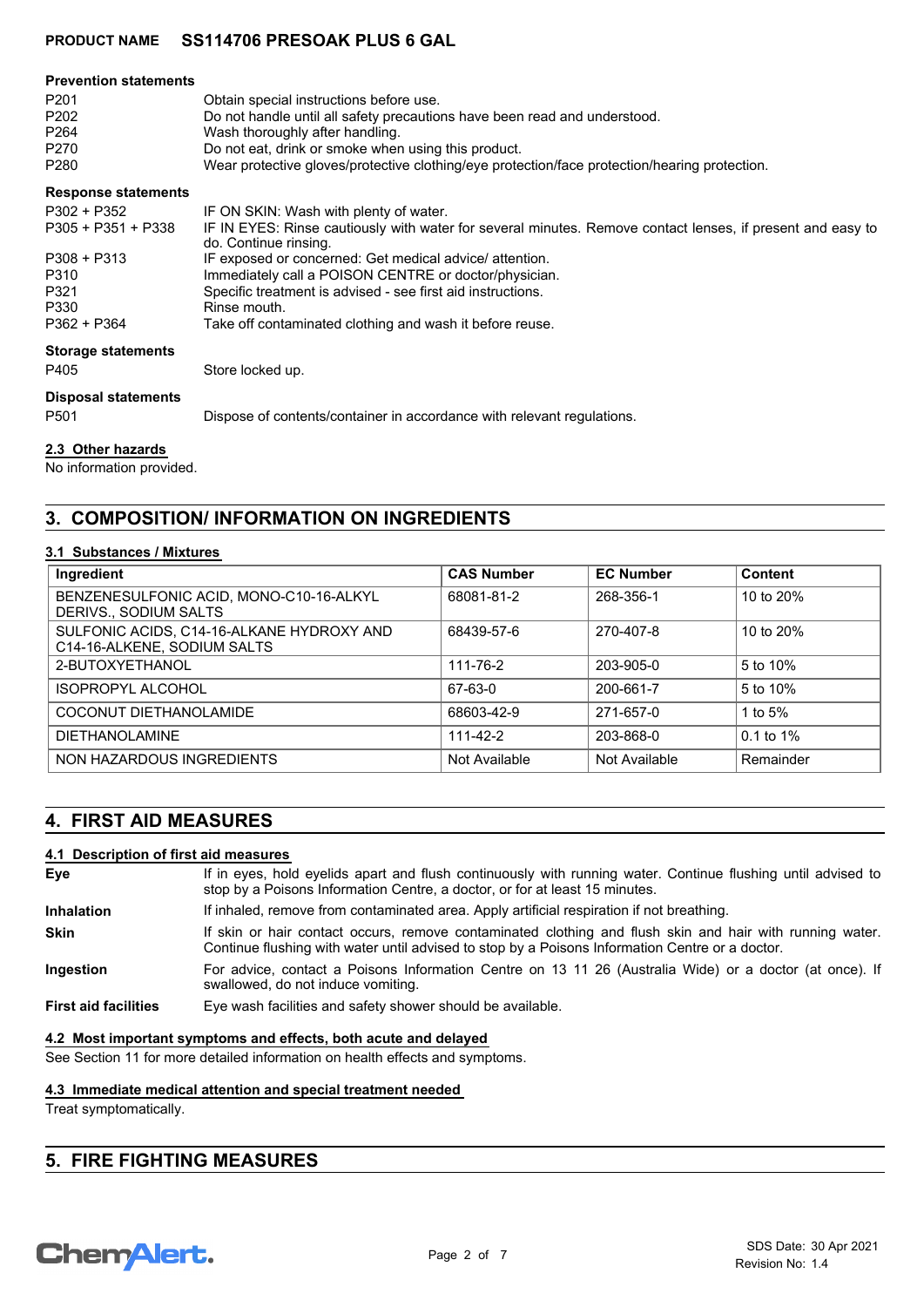#### **5.1 Extinguishing media**

Use an extinguishing agent suitable for the surrounding fire.

#### **5.2 Special hazards arising from the substance or mixture**

Non flammable. May evolve carbon oxides and hydrocarbons when heated to decomposition.

#### **5.3 Advice for firefighters**

Treat as per requirements for surrounding fires. Evacuate area and contact emergency services. Remain upwind and notify those downwind of hazard. Wear full protective equipment including Self Contained Breathing Apparatus (SCBA) when combating fire. Use waterfog to cool intact containers and nearby storage areas.

#### **5.4 Hazchem code**

None allocated.

### **6. ACCIDENTAL RELEASE MEASURES**

#### **6.1 Personal precautions, protective equipment and emergency procedures**

Wear Personal Protective Equipment (PPE) as detailed in section 8 of the SDS. Clear area of all unprotected personnel. Ventilate area where possible. Contact emergency services where appropriate.

#### **6.2 Environmental precautions**

Prevent product from entering drains and waterways.

#### **6.3 Methods of cleaning up**

Contain spillage, then cover / absorb spill with non-combustible absorbent material (vermiculite, sand, or similar), collect and place in suitable containers for disposal. Eliminate all sources of ignition.

#### **6.4 Reference to other sections**

See Sections 8 and 13 for exposure controls and disposal.

### **7. HANDLING AND STORAGE**

#### **7.1 Precautions for safe handling**

Before use carefully read the product label. Use of safe work practices are recommended to avoid eye or skin contact and inhalation. Observe good personal hygiene, including washing hands before eating. Prohibit eating, drinking and smoking in contaminated areas.

#### **7.2 Conditions for safe storage, including any incompatibilities**

Store tightly sealed in a cool, dry, well ventilated area, removed from incompatible substances, heat or ignition sources and foodstuffs. Ensure containers are adequately labelled, protected from physical damage and sealed when not in use. Check regularly for leaks or spills. Large storage areas should be bunded and have appropriate fire protection and ventilation systems.

#### **7.3 Specific end uses**

No information provided.

### **8. EXPOSURE CONTROLS / PERSONAL PROTECTION**

#### **8.1 Control parameters**

#### **Exposure standards**

| Ingredient             | <b>Reference</b> | <b>TWA</b> |                   | <b>STEL</b>     |                   |
|------------------------|------------------|------------|-------------------|-----------------|-------------------|
|                        |                  |            | mg/m <sup>3</sup> | ppm             | mg/m <sup>3</sup> |
| 2-Butoxyethanol (EGBE) | SWA [AUS]        | 20         | 96.9              | 50              | 242               |
| 2-Butoxyethanol (EGBE) | SWA [Proposed]   | 10         | 49                | 50              | 242               |
| Diethanolamine         | SWA [Proposed]   | 0.11       | 0.5               |                 |                   |
| Diethanolamine (h)     | SWA [AUS]        |            | 13                | $\qquad \qquad$ | --                |
| Isopropyl alcohol      | SWA [AUS]        | 400        | 983               | 500             | 1230              |
| Isopropyl alcohol      | SWA [Proposed]   | 200        | 491               | 400             | 984               |

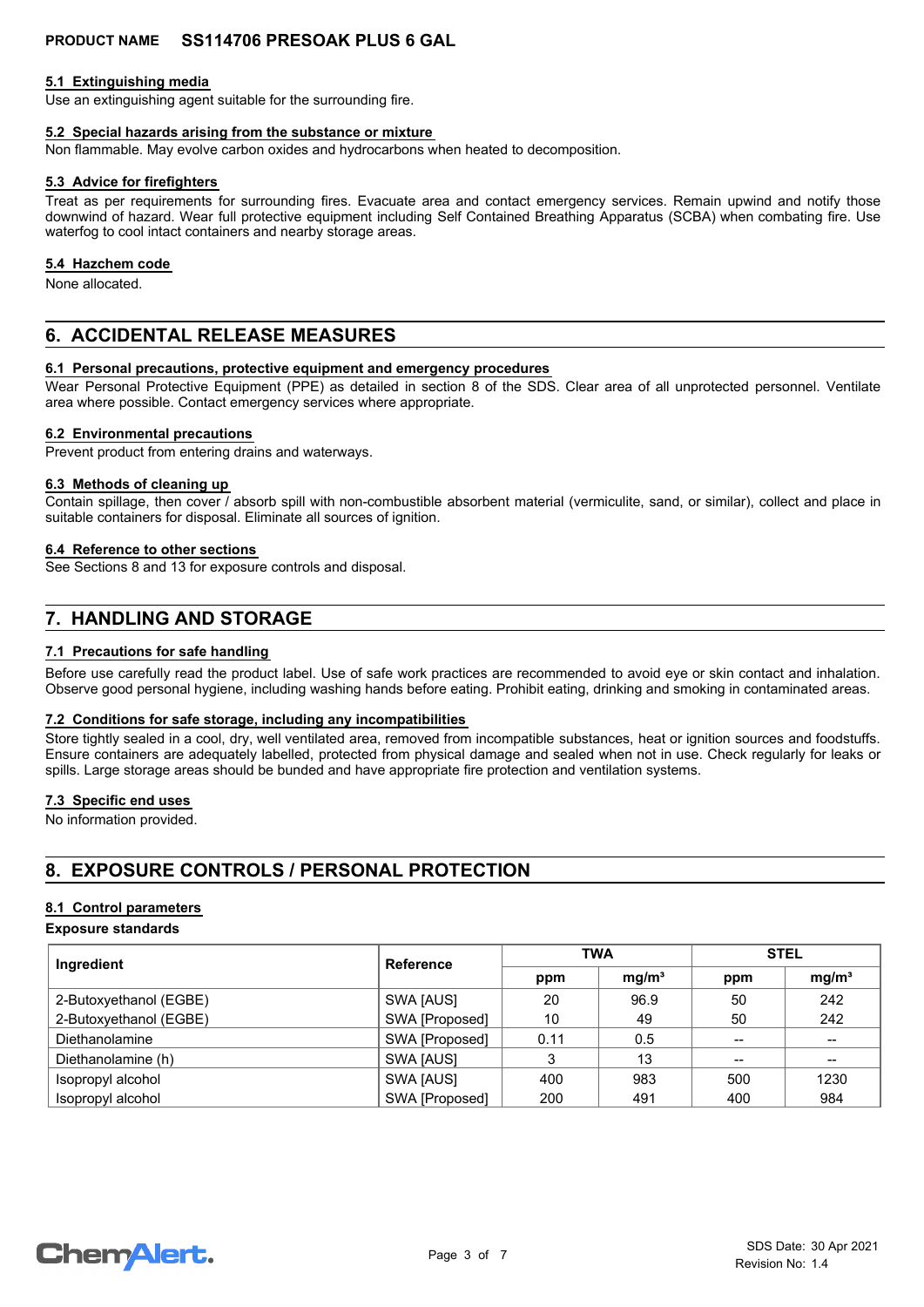#### **Biological limits**

| Ingredient        | <b>Determinant</b>                                    | <b>Sampling Time</b>               | <b>BEI</b>                       |
|-------------------|-------------------------------------------------------|------------------------------------|----------------------------------|
| 2-BUTOXYETHANOL   | Butoxyacetic acid (BAA) in urine (with<br>hydrolysis) | End of shift                       | $200 \text{ mg/g}$<br>creatinine |
| ISOPROPYL ALCOHOL | Acetone in urine                                      | End of shift at<br>end of workweek | $40 \text{ mg/L}$                |

Reference: ACGIH Biological Exposure Indices

#### **8.2 Exposure controls**

Avoid inhalation. Use in well ventilated areas. Where an inhalation risk exists, mechanical explosion proof extraction ventilation is recommended. Maintain vapour levels below the recommended exposure standard. **Engineering controls**

#### **PPE**

| Wear splash-proof goggles.                                                  |
|-----------------------------------------------------------------------------|
| Wear butyl or nitrile or neoprene or barrier gloves.                        |
| Wear coveralls.                                                             |
| Where an inhalation risk exists, wear a Type A (Organic vapour) respirator. |
|                                                                             |



### **9. PHYSICAL AND CHEMICAL PROPERTIES**

#### **9.1 Information on basic physical and chemical properties**

| <b>Appearance</b>                | <b>RED LIQUID</b>    |
|----------------------------------|----------------------|
| Odour                            | <b>FRUITY ODOUR</b>  |
| <b>Flammability</b>              | <b>NON FLAMMABLE</b> |
| <b>Flash point</b>               | <b>NOT RELEVANT</b>  |
| <b>Boiling point</b>             | <b>NOT AVAILABLE</b> |
| <b>Melting point</b>             | <b>NOT AVAILABLE</b> |
| <b>Evaporation rate</b>          | <b>NOT AVAILABLE</b> |
| рH                               | 7.5                  |
| <b>Vapour density</b>            | <b>NOT AVAILABLE</b> |
| <b>Relative density</b>          | 1.015                |
| Solubility (water)               | SOLUBLE              |
| Vapour pressure                  | <b>NOT AVAILABLE</b> |
| <b>Upper explosion limit</b>     | <b>NOT RELEVANT</b>  |
| <b>Lower explosion limit</b>     | <b>NOT RELEVANT</b>  |
| <b>Partition coefficient</b>     | <b>NOT AVAILABLE</b> |
| <b>Autoignition temperature</b>  | <b>NOT AVAILABLE</b> |
| <b>Decomposition temperature</b> | <b>NOT AVAILABLE</b> |
| <b>Viscosity</b>                 | <b>NOT AVAILABLE</b> |
| <b>Explosive properties</b>      | <b>NOT AVAILABLE</b> |
| <b>Oxidising properties</b>      | <b>NOT AVAILABLE</b> |
| Odour threshold                  | <b>NOT AVAILABLE</b> |
|                                  |                      |

### **10. STABILITY AND REACTIVITY**

#### **10.1 Reactivity**

Carefully review all information provided in sections 10.2 to 10.6.

#### **10.2 Chemical stability**

Stable under recommended conditions of storage.

#### **10.3 Possibility of hazardous reactions**

Polymerization is not expected to occur.

# **Chemalert.**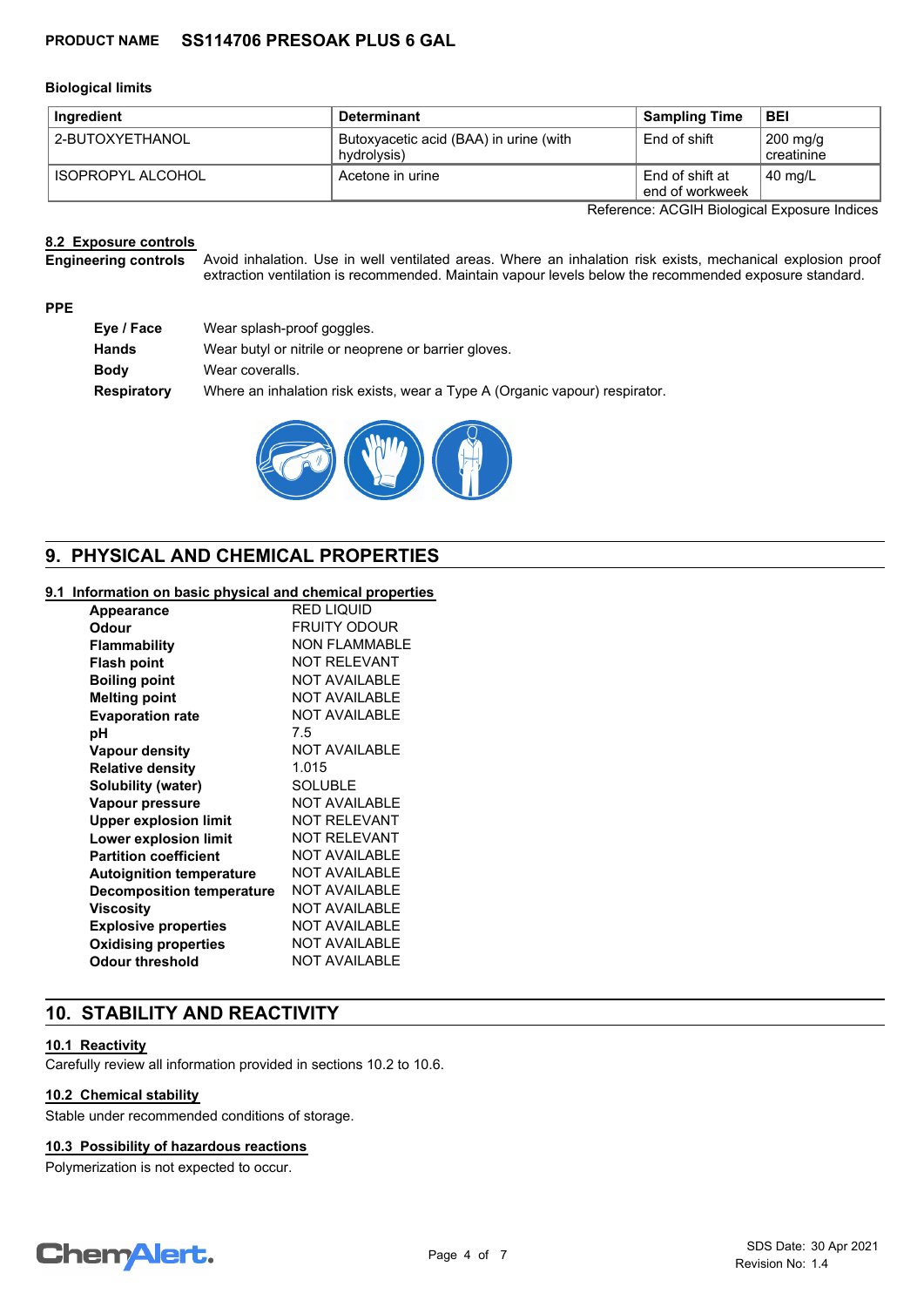#### **10.4 Conditions to avoid**

Avoid heat, sparks, open flames and other ignition sources.

### **10.5 Incompatible materials**

Incompatible with oxidising agents (e.g. hypochlorites), acids (e.g. nitric acid), alkalis (e.g. sodium hydroxide), aluminium, heat and ignition sources. Will attack some forms of plastic and rubber coatings.

#### **10.6 Hazardous decomposition products**

May evolve carbon oxides and hydrocarbons when heated to decomposition.

### **11. TOXICOLOGICAL INFORMATION**

#### **11.1 Information on toxicological effects**

**Acute toxicity** Harmful if swallowed.

#### **Information available for the ingredients:**

| Ingredient                                                               |                                                                                                                                                                          | Oral LD50                                                                                                    | <b>Dermal LD50</b>              | <b>Inhalation LC50</b>    |  |  |
|--------------------------------------------------------------------------|--------------------------------------------------------------------------------------------------------------------------------------------------------------------------|--------------------------------------------------------------------------------------------------------------|---------------------------------|---------------------------|--|--|
| SULFONIC ACIDS, C14-16-ALKANE HYDROXY<br>AND C14-16-ALKENE, SODIUM SALTS |                                                                                                                                                                          | 3900 mg/kg (rat)                                                                                             | --                              |                           |  |  |
| 2-BUTOXYETHANOL                                                          |                                                                                                                                                                          | 470 mg/kg (rat)                                                                                              | 220 mg/kg (rabbit)              | 450 mg/L/4hrs (rat)       |  |  |
| <b>ISOPROPYL ALCOHOL</b>                                                 |                                                                                                                                                                          | > 2000 mg/kg (rat)<br>(AICIS)                                                                                | $>$ 2000 mg/kg (rat)<br>(AICIS) | $>$ 20 mg/L (rat) (AICIS) |  |  |
| <b>DIETHANOLAMINE</b>                                                    |                                                                                                                                                                          | > 676 mg/kg (rat)                                                                                            | > 8328 mg/kg (rabbit)           | --                        |  |  |
| <b>Skin</b>                                                              |                                                                                                                                                                          | Contact may result in drying and defatting of the skin, rash and dermatitis.                                 |                                 |                           |  |  |
| Eye                                                                      | eye damage.                                                                                                                                                              | Causes serious eye damage. Contact may result in irritation, lacrimation, pain, redness and possible serious |                                 |                           |  |  |
| <b>Sensitisation</b>                                                     |                                                                                                                                                                          | Not classified as causing skin or respiratory sensitisation.                                                 |                                 |                           |  |  |
| <b>Mutagenicity</b>                                                      |                                                                                                                                                                          | Not classified as a mutagen.                                                                                 |                                 |                           |  |  |
| Carcinogenicity                                                          | Suspected of causing cancer.                                                                                                                                             |                                                                                                              |                                 |                           |  |  |
| <b>Reproductive</b>                                                      |                                                                                                                                                                          | Not classified as a reproductive toxin.                                                                      |                                 |                           |  |  |
| STOT - single<br>exposure                                                | Over exposure may result in irritation of the nose and throat, coughing, nausea and vomiting. High level<br>exposure may result in dizziness and breathing difficulties. |                                                                                                              |                                 |                           |  |  |

Not classified as causing organ damage from repeated exposure. However, repeated exposure to some glycols may result in kidney damage. **STOT - repeated exposure**

**Aspiration** Not classified as causing aspiration.

### **12. ECOLOGICAL INFORMATION**

#### **12.1 Toxicity**

No information provided.

#### **12.2 Persistence and degradability**

No information provided.

#### **12.3 Bioaccumulative potential**

No information provided.

#### **12.4 Mobility in soil**

No information provided.

#### **12.5 Other adverse effects**

SOIL: Ethylene glycol monobutyl ether is expected to have high mobility in soil. Volatilisation is not expected to be important from moist soil surfaces, however may be important from dry soil. WATER: Aerobic degradation of ethylene glycol monobutyl ether should occur rapidly in water. ATMOSPHERE: Degradation by reaction with hydroxyl radicals is anticipated (half-life ~20 hours).

### **13. DISPOSAL CONSIDERATIONS**

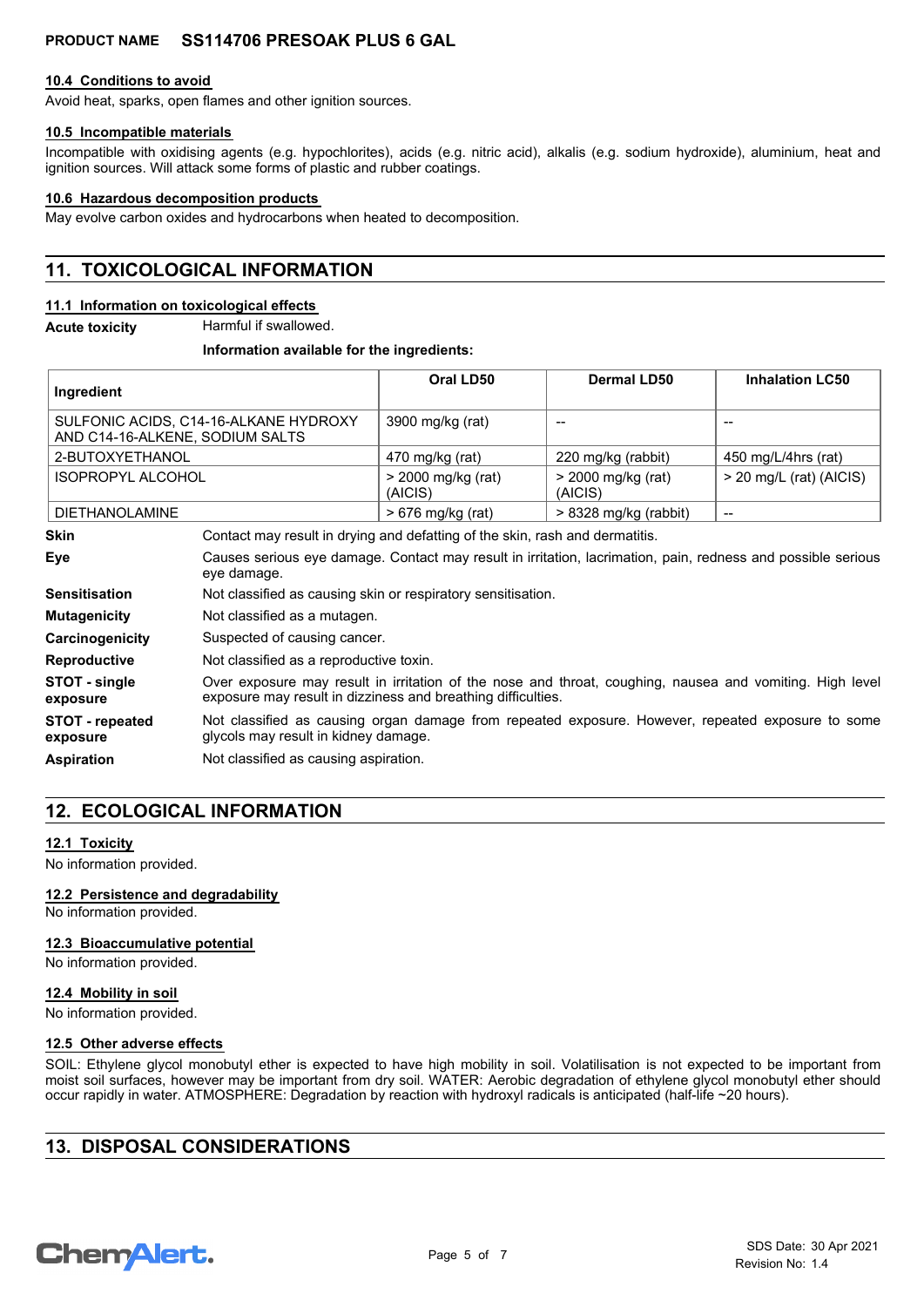#### **13.1 Waste treatment methods**

Incinerate where available. For small amounts, absorb with sand, vermiculite or similar and dispose of to an approved landfill site. **Waste disposal**

Legislation **Dispose of in accordance with relevant local legislation.** 

### **14. TRANSPORT INFORMATION**

#### **NOT CLASSIFIED AS A DANGEROUS GOOD BY THE CRITERIA OF THE ADG CODE, IMDG OR IATA**

|                                     | <b>LAND TRANSPORT (ADG)</b> | <b>SEA TRANSPORT (IMDG / IMO)</b> | AIR TRANSPORT (IATA / ICAO) |
|-------------------------------------|-----------------------------|-----------------------------------|-----------------------------|
| 14.1 UN Number                      | None allocated.             | None allocated.                   | None allocated.             |
| 14.2 Proper<br><b>Shipping Name</b> | None allocated.             | None allocated.                   | None allocated.             |
| 14.3 Transport<br>hazard class      | None allocated.             | None allocated.                   | None allocated.             |
| 14.4 Packing Group                  | None allocated.             | None allocated.                   | None allocated.             |

#### **14.5 Environmental hazards**

No information provided.

#### **14.6 Special precautions for user**

**Hazchem code** None allocated.

### **15. REGULATORY INFORMATION**

#### **15.1 Safety, health and environmental regulations/legislation specific for the substance or mixture**

A poison schedule number has not been allocated to this product using the criteria in the Standard for the Uniform Scheduling of Medicines and Poisons (SUSMP). **Poison schedule**

- Safe Work Australia criteria is based on the Globally Harmonised System (GHS) of Classification and Labelling of Chemicals (GHS Revision 7). **Classifications**
- **AUSTRALIA: AIIC (Australian Inventory of Industrial Chemicals)** All components are listed on AIIC, or are exempt. **Inventory listings**

### **16. OTHER INFORMATION**

WORK PRACTICES - SOLVENTS: Organic solvents may present both a health and flammability hazard. It is recommended that engineering controls should be adopted to reduce exposure where practicable (for example, if using indoors, ensure explosion proof extraction ventilation is available). Flammable or combustible liquids with explosive limits have the potential for ignition from static discharge. Refer to AS 1020 (The control of undesirable static electricity) and AS 1940 (The storage and handling of flammable and combustible liquids) for control procedures. **Additional information**

> RESPIRATORS: In general the use of respirators should be limited and engineering controls employed to avoid exposure. If respiratory equipment must be worn ensure correct respirator selection and training is undertaken. Remember that some respirators may be extremely uncomfortable when used for long periods. The use of air powered or air supplied respirators should be considered where prolonged or repeated use is necessary.

> EXPOSURE STANDARDS - TIME WEIGHTED AVERAGE (TWA) or WES (WORKPLACE EXPOSURE STANDARD) (NZ): Exposure standards are established on the premise of an 8 hour work period of normal intensity, under normal climatic conditions and where a 16 hour break between shifts exists to enable the body to eliminate absorbed contaminants. In the following circumstances, exposure standards must be reduced: Strenuous work conditions; hot, humid climates; high altitude conditions; extended shifts (which increase the exposure period and shorten the period of recuperation).